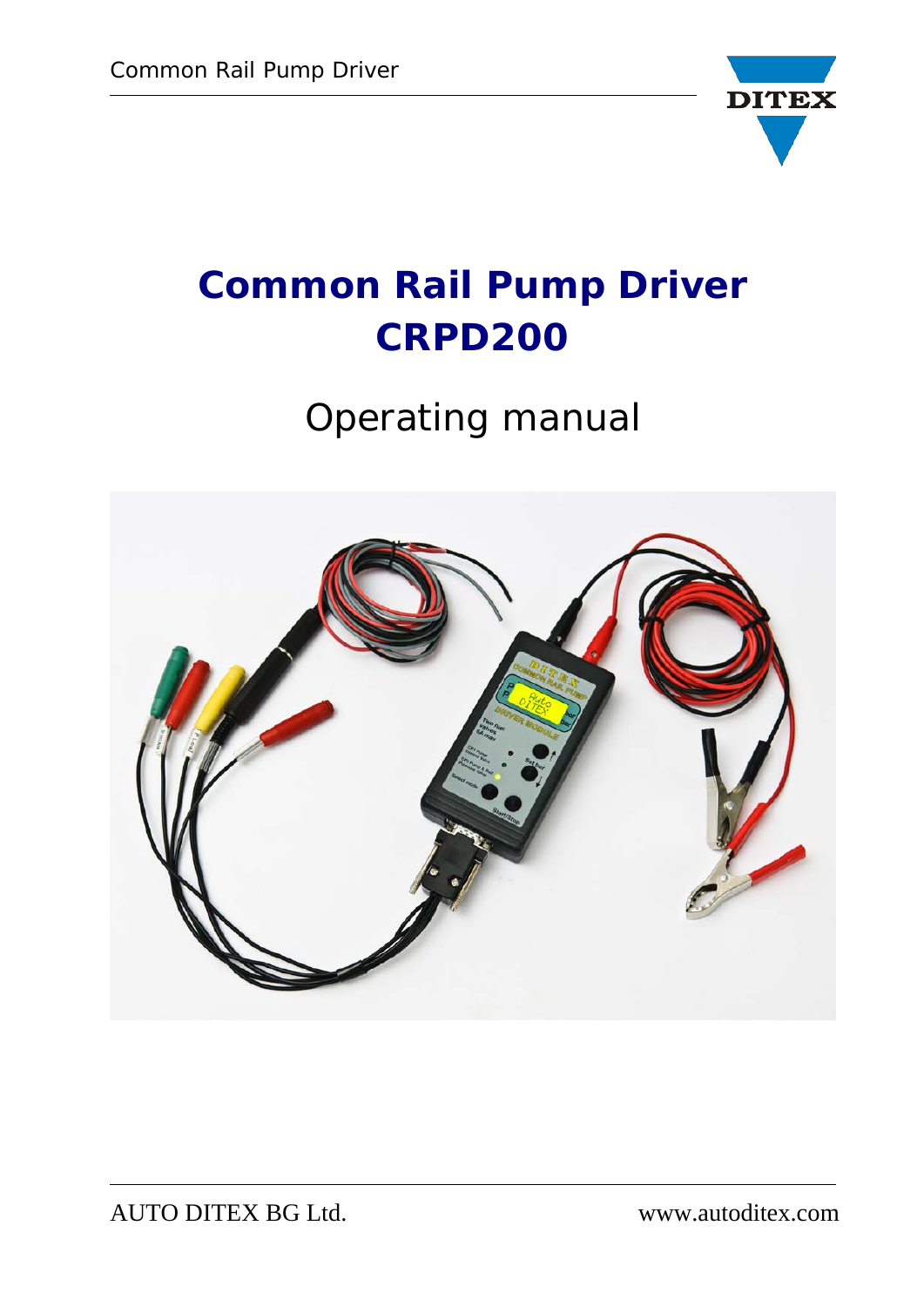

# **Contents**

| page 4 |
|--------|
|        |
|        |
|        |
|        |
|        |
|        |
|        |
|        |
|        |
|        |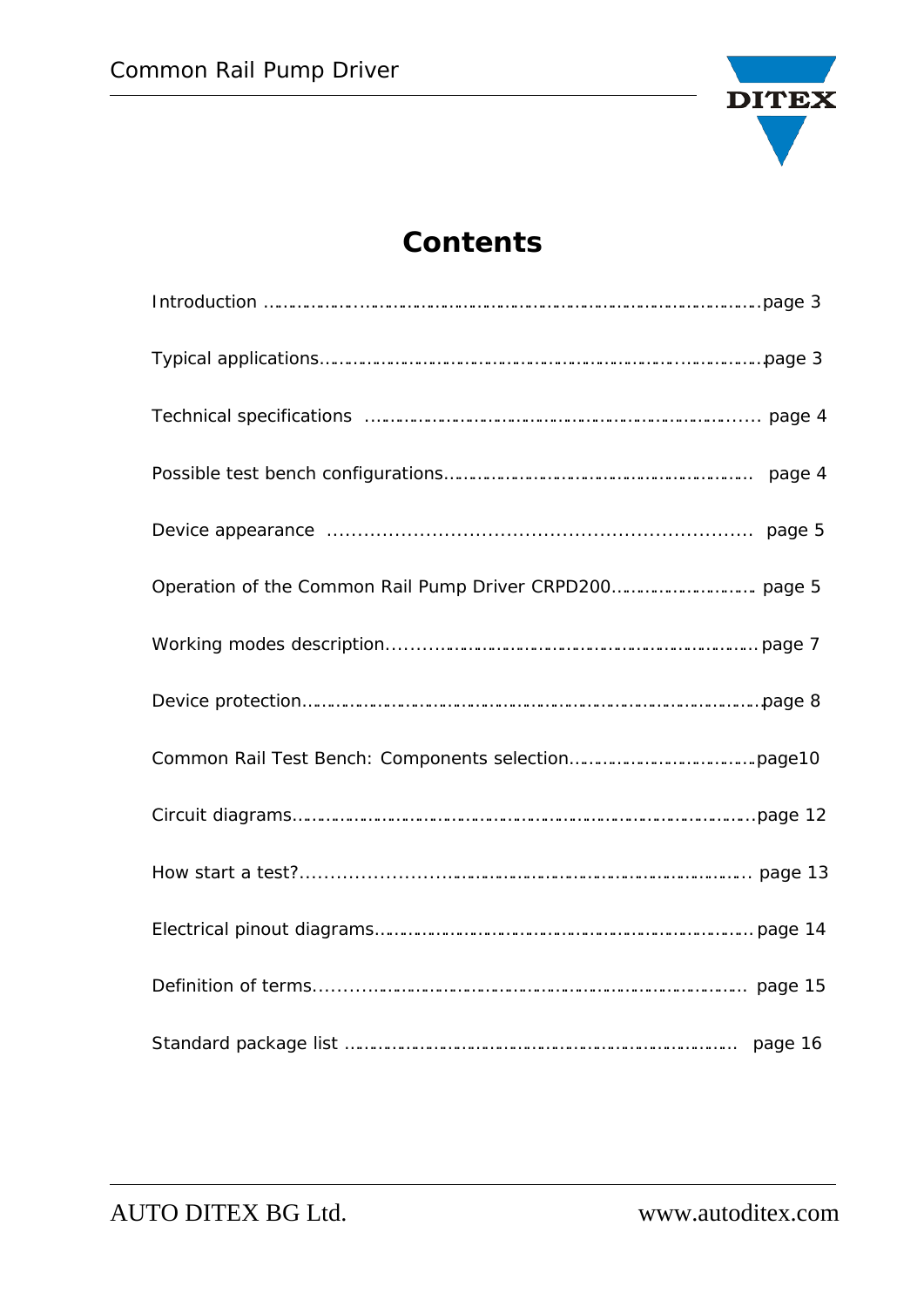

### **Introduction**

Common Rail Pump Driver is actually a simulator that controls the high pressure valve or the fuel metering valve in Bosch Common Rail systems. It maintains a constant pressure in the system due to the feedback with the High Pressure Sensor signal.

It's used in a self-made test benches for testing all Common Rail solenoid and piezo injectors.

Тhe Common Rail Pump Driver can drive two valves simultaneously: the high pressure valve and the fuel metering valve.

User sets the desired system pressure with a 50bar or 100bar steps in the 200÷1600bar range.

Note that when using the Bosch CP1 high pressure pump, a maximum pressure of 1400bar can be reached. If the Bosch CP3 high pressure pump is used, pressure can reach up to 1600bar.

A constant pressure can be maintained at the fuel rail according to the set pressure value.

Actual pressure in the Common Rail is being displayed on a LCD screen.

There are two independent driving channels – one for the fuel pressure valve (on the Bosch CP1 high pressure pump or at the fuel rail) and one for the fuel metering valve on the Bosch CP3 high pressure pump.

## **Typical applications**

- Тhe Common Rail Pump Driver allows maintaining a constant pressure in the system and thus testing Common Rail Injectors at various modes thereby assessing their efficiency.
- Can assess the Common Rail High Pressure Sensor working condition.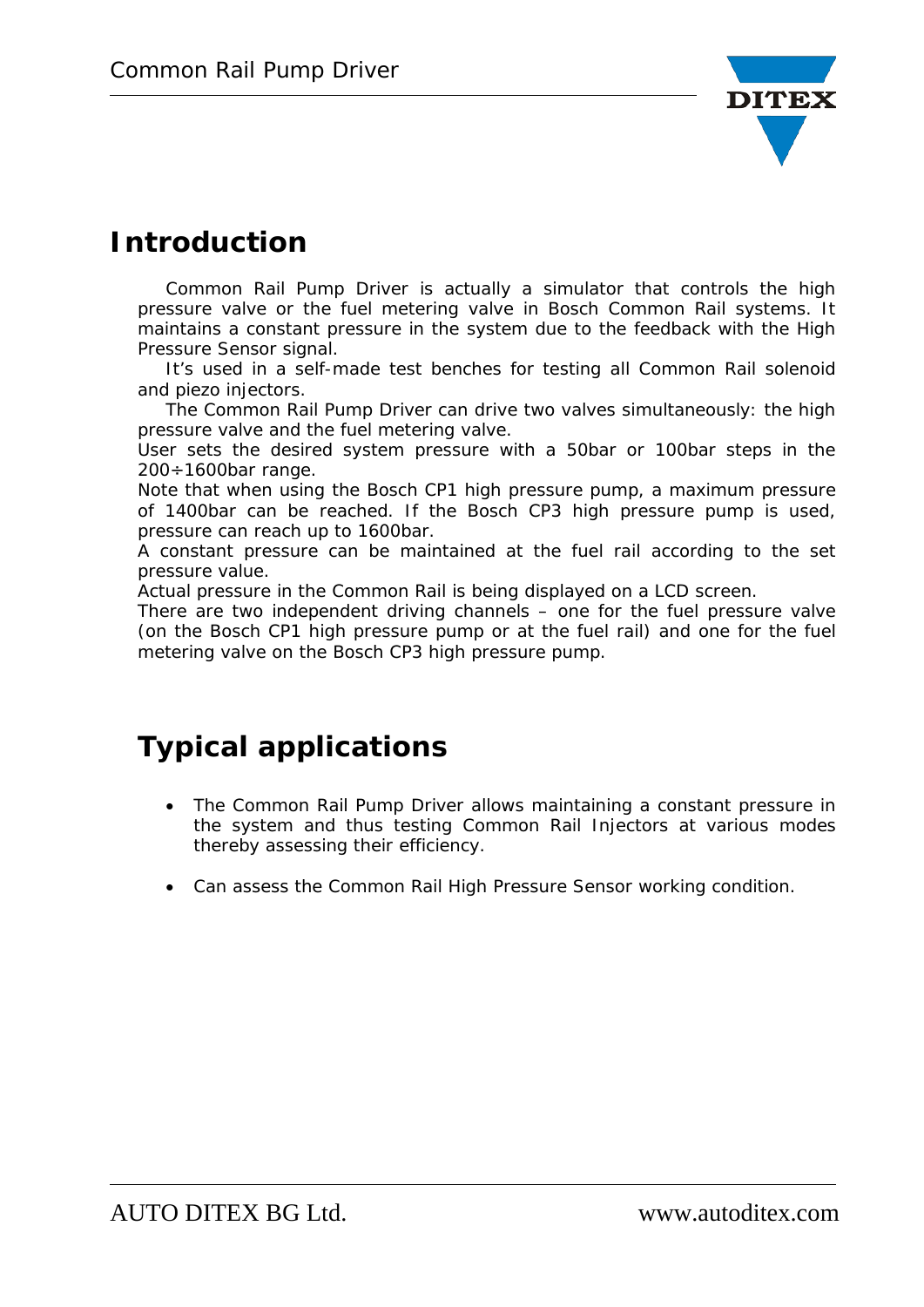

## **Techical specifications**

| Number of simultaneously connected<br>valves          | $\mathcal{P}$                                                                              |
|-------------------------------------------------------|--------------------------------------------------------------------------------------------|
| Internal power supply for the high<br>pressure sensor | 5V                                                                                         |
| Operating pressure range                              | 200bar $\div$ 1600bar (max 1400bar when<br>using a 1500bar high pressure<br>sensor)        |
| Power supply                                          | 12V from car battery or other power<br>source with output voltage from 11V<br>DC to 15V DC |
| Maximum output current for single<br>output           | 3A                                                                                         |
| Maximum output current for both<br>outputs            | 6A                                                                                         |
| Indication                                            | LEDs indicate the selected operating<br>mode                                               |
| Power supply                                          | $220 \div 240V$ 50/60Hz from mains                                                         |
| Display                                               | 8x2 LCD display                                                                            |
| <b>Dimensions</b>                                     | 130mm x 67mm x 29mm                                                                        |
| Weight                                                | 0.5kg                                                                                      |

## **Possible test bench configurations**

Variant 1:

Bosch CP1 high pressure pump with a 1500bar high pressure sensor. With this high pressure pump a pressure of max 1400bar can be achieved.

Variant 2:

Bosch CP3 high pressure pump (with present or cupped fuel metering valve), high pressure valve at the Common Rail and 1800bar high pressure sensor. Maximum working pressure is 1600bar.

Variant 3

Bosch CP3 high pressure pump (with present or cupped fuel metering valve), high pressure valve mounted in a separate self-made fuel rail\* and 1800bar high pressure sensor.

\*The self-made fuel rail must have a very well ribbed design to cool the fuel.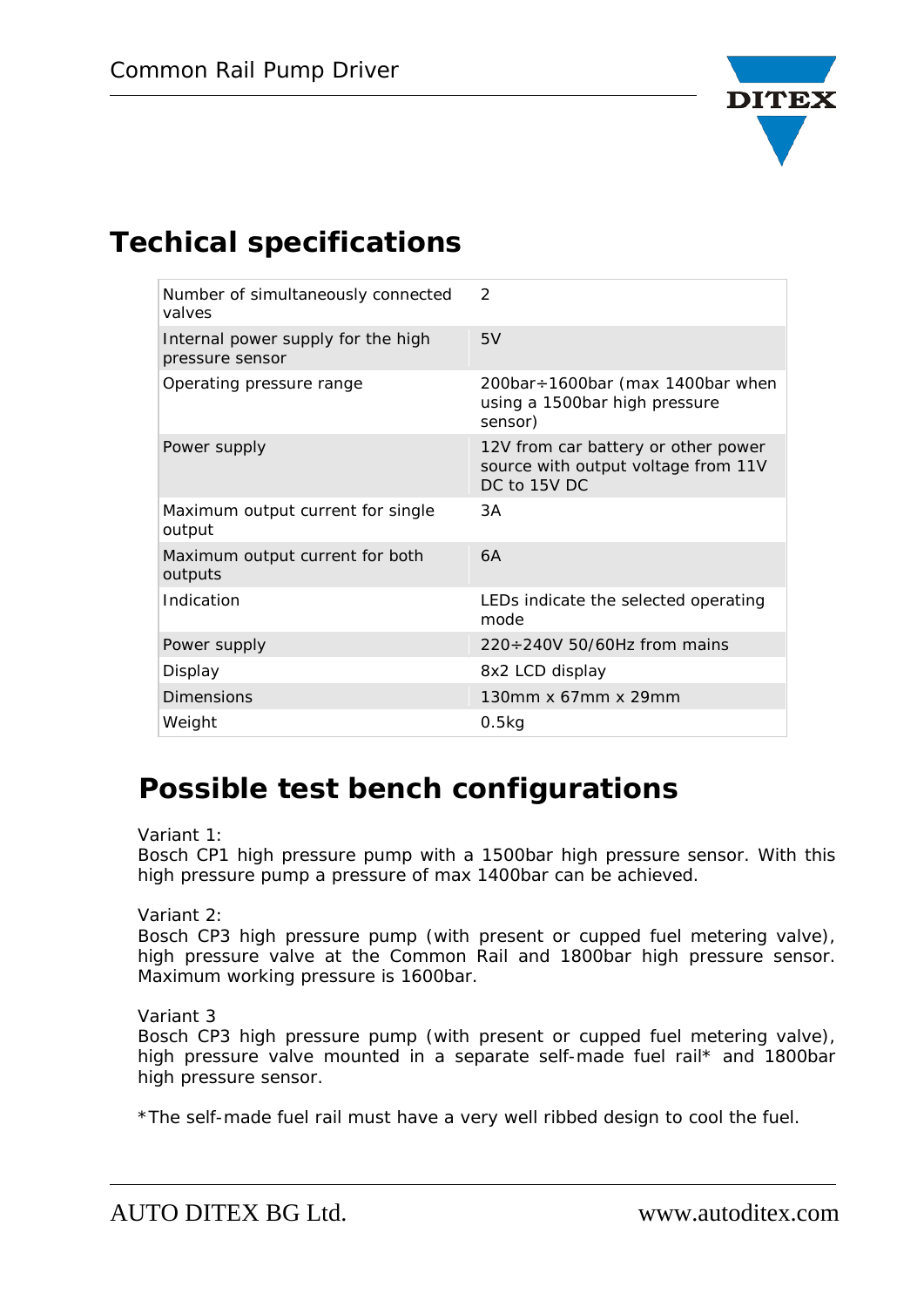

# **Common Rail Pump Driver CRPD200**

**Device appearance and buttons location** 



### **Operation of the Common Rail Pump Driver CRPD200**

Common Rail Pump Driver CRPD200 has 4 push buttons, 3 LEDs, 1 connector for the high pressure sensor and valves, 2 banana type connectors for the power supply.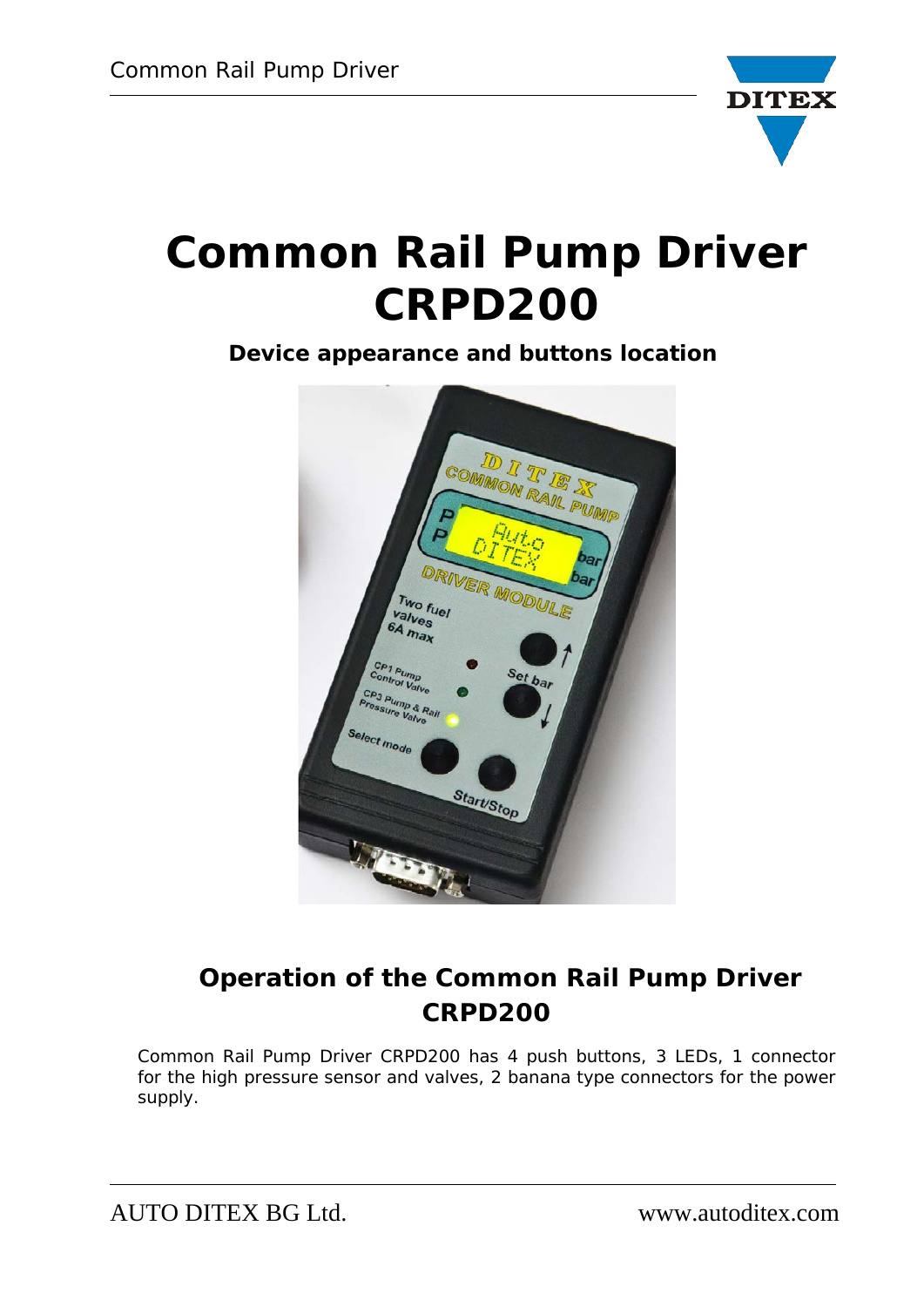

### **LEDs**

- **CP1 Pump Control Valve** LED indicates that **CP1 Pump Control Valve** mode has been entered.
- **CP3 Pump & Rail Pressure Valve** LED indicates that **CP3 Pump & Rail Pressure Valve** mode has been entered.
- **Start/Stop** LED flashes when device is generating output pluses to the solenoid valve(s).

### **Buttons**

Changing the operating mode and starting a measurement, as well as the change in the parameters of generated variable periodical signal, is made by means of 4 push buttons  $-\uparrow$ , **J**, **Start/Stop** and **Select mode.** 

- Use  $\uparrow$  and  $\downarrow$  buttons to choose sensor type and to set the pressure.
- Use the **Start/Stop** button to start generation of output pluses to the solenoid valve(s).
- **Select mode** button is used to start a measurement of resistance or inductance and it is active only when **CR injector R meter** or **CR injector L meter** modes are selected.

#### **Connectors**

Common Rail Pump Driver CRPD200 has 2 connectors:

- 9 pin D-sub connector for CP1 High Pressure Valve, CP3 Pump Valve and the High Pressure Sensor.
- Two 4mm female banana type connectors for power supply

Choice of the High Pressure Sensor type is remembered and it's not affected from the power supply. All other settings will be lost when the power supply is switched off. There is no possibility the tester to save the settings. At second turn on of the device, the adjustments as per its internal program are activated.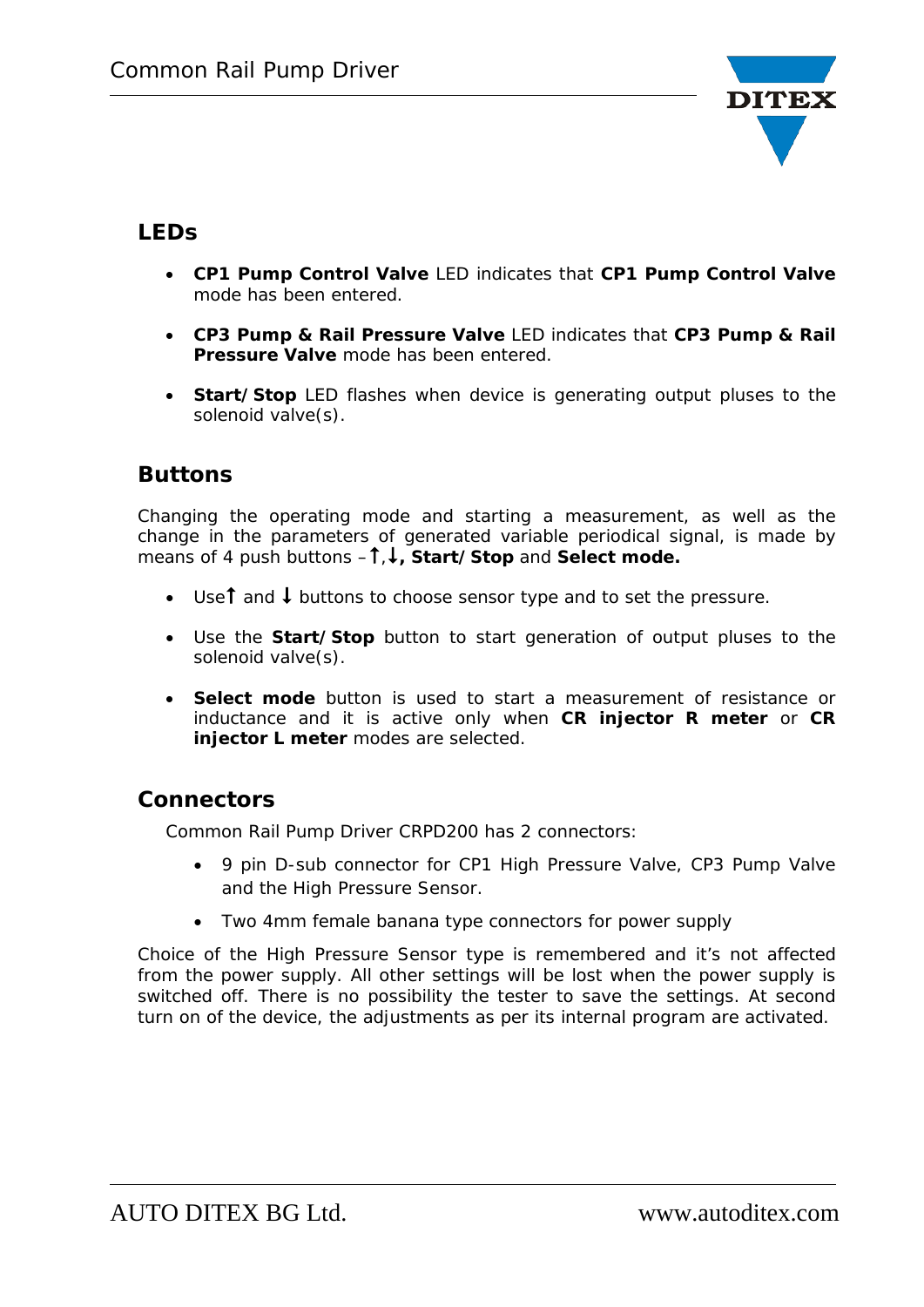

### **Working modes**

### **1. Operation mode/Sensor type**

User can select the sensor types/modes. Following choices are available:

**Sen1500** – Selects 1500bar Bosch High Pressure Sensor and activates **CP1 Pump Control Valve** mode.

**Sen1800** – Selects 1800bar Bosch High Pressure Sensor and activates **CP3 Pump & Rail Pressure Valve** mode.

# sen¦500 sen1800<

Fig.1 Main menu – default mode is **CP3 Pump & Rail Pressure Valve** and default sensor is **1800bar (sen1800).**

### **2. CP1 Pump Control Valve**

This mode is activated when a 1500bar (sen1500) sensor is selected from the main menu.

Frequency 1 KHz



Waveform Rectangular

Fig.2 **CP1 Pump Control Valve** mode – Set pressure is 200bar and actual pressure is 200bar.

Note: When **CP1 Pump Control Valve** mode is selected only the CP1 output is active! CP3 output is not active!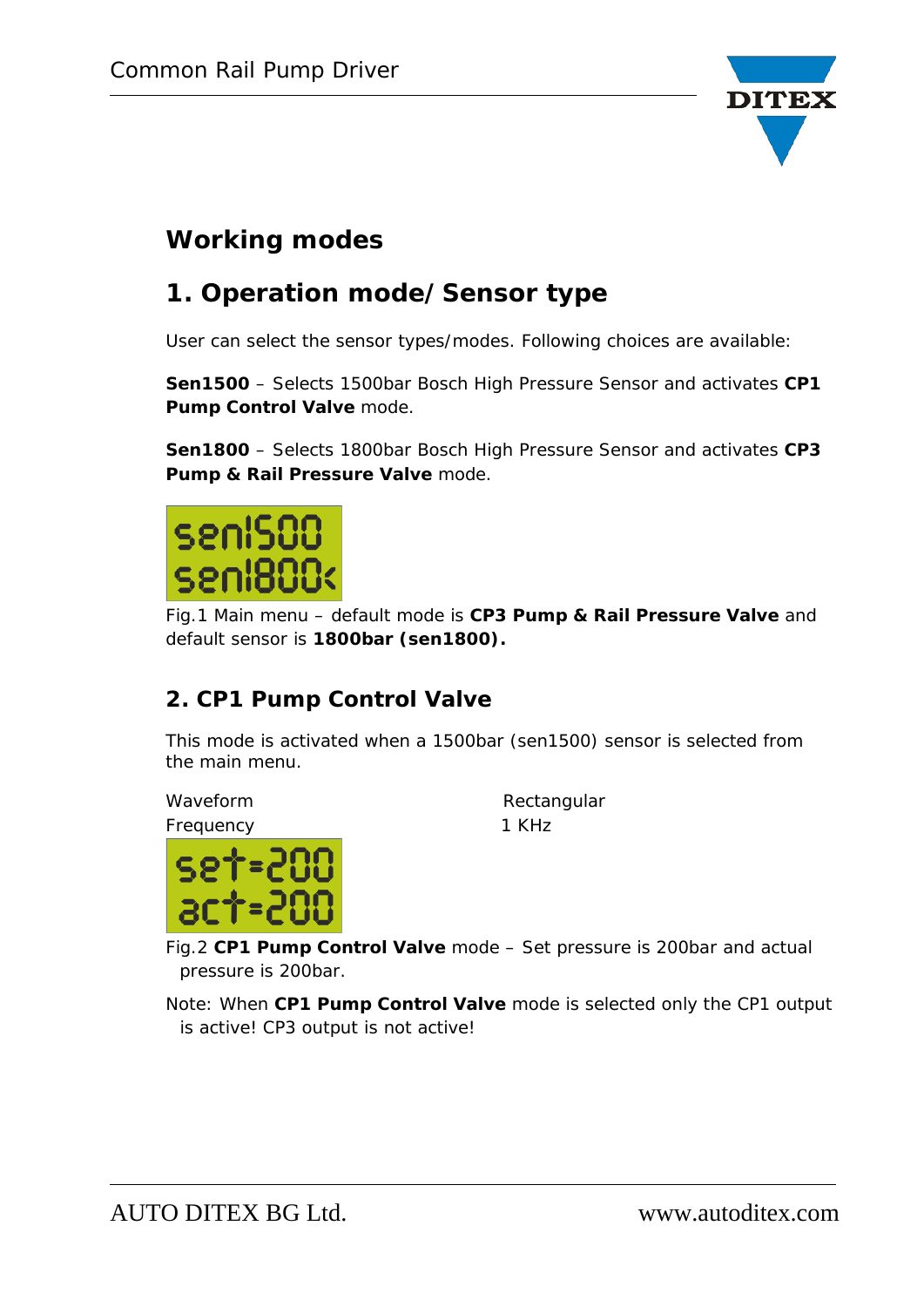

### **3. CP3 Pump & Rail Pressure Valve**

Frequency 180 Hz



Waveform Rectangular

Fig.3 **CP3 Pump & Rail Pressure Valve** mode – Set pressure is 200bar and actual pressure is 200bar.

Note: When **CP3 Pump & Rail Pressure Valve** mode is selected both outputs are active!

### **Device protection**

#### **Device has an internal protection against the following events:**

If any of the below mentioned events occur, the following messages will appear on the LCD screen. In order to continue operation, device must be restarted by switching off for at least 2 seconds.

 • Overpressure protection due to malfunction or break at the high pressure sensor electrical circuit



Fig.4 Overpressure protection is activated – rail pressure has exceeded 1470bar for a 1500bar pressure sensor or 1750bar – for 1800bar pressure sensor

• Output short circuit protection: Activates when output current exceeds 10A



Fig.5 Overcurrent or output short circuit protection is activated • Power supply low voltage protection (below 11V)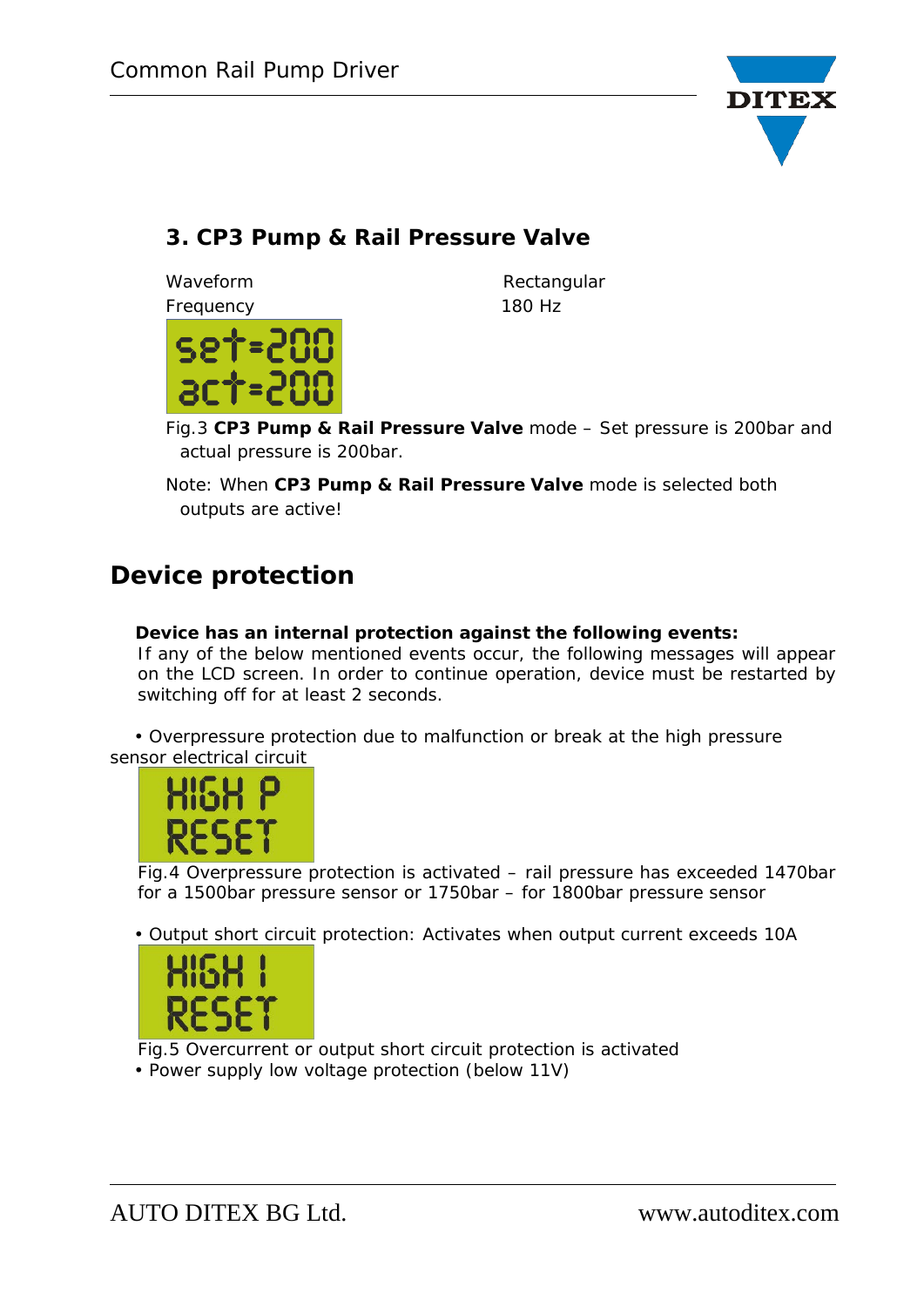



Fig.6 Low voltage protection is activated – power supply voltage is less than 11V

• Power supply overvoltage protection (over 16V)\*



Fig.7 High voltage protection is activated – power supply voltage is more than 16V

**\*Overvoltage protection is software based so device should not be powered with more than 16V!!!**

• Pressure sensor missing of failure detection



Fig.8 Pressure sensor failure or pressure sensor is not connected. This protection activates if sensor output is less than 0.35V when pressure is 0bar.

- Pressure sensor circuit protection: Output short to +12V or short to ground.
- Power supply reverse polarity protection

NOTE: If after switching on the LCD message appears again, any of the above mentioned events still persist!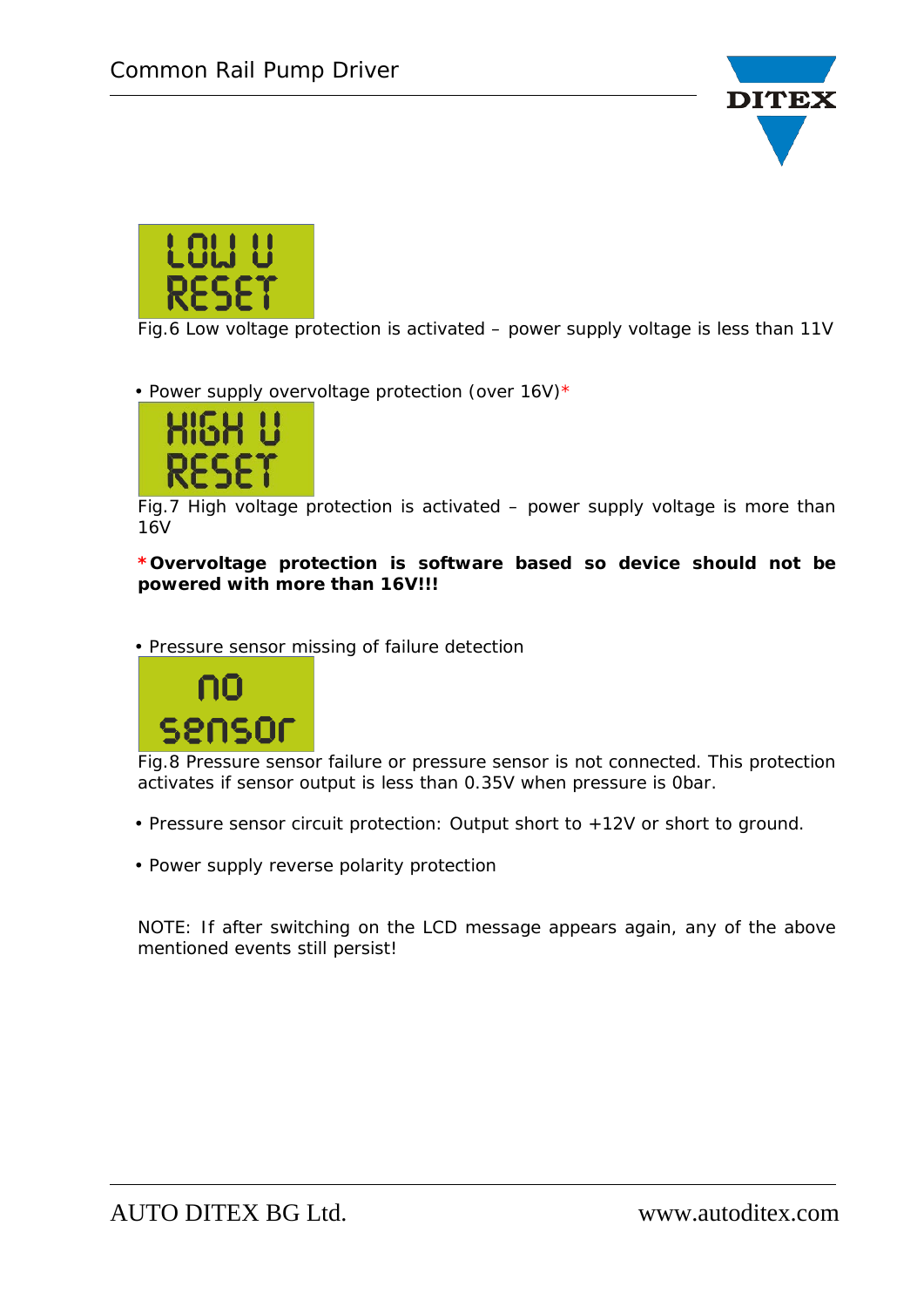

## **Common Rail test bench: Components selection**

#### **1. Choosing the Bosch high pressure sensor**

By default, each device is set for a 1800bar Bosch high pressure sensor. Suitable Bosch 1800bar high pressure sensor catalog numbers are: **0 281 002 398; 0 281 002 472; 0 281 002 504; 0 281 002 534; 0 281 002 767; 0 281 002 842; 0 281 002 846; 0 281 002 937; 0 281 002 964**

If you use the Bosch CP1 high pressure pump, the following Bosch 1500bar high pressure sensor catalog numbers are suitable:

#### **0 281 002 238; 0 281 002 283; 0 281 002 405; 0 281 002 498; 0 281 002 522; 0 281 002 592**

**Important note:** When using the Bosch CP1 high pressure pump, a 1500bar sensor must be used due to insufficient pump flow for pressures over 1400bar.

There are two connector types for the Bosch high pressure sensors as shown below:



Fig.9 Bosch High Pressure Sensor – Type 1

PIN1 – sensor ground PIN2 – sensor output signal PIN3 – sensor +5V power supply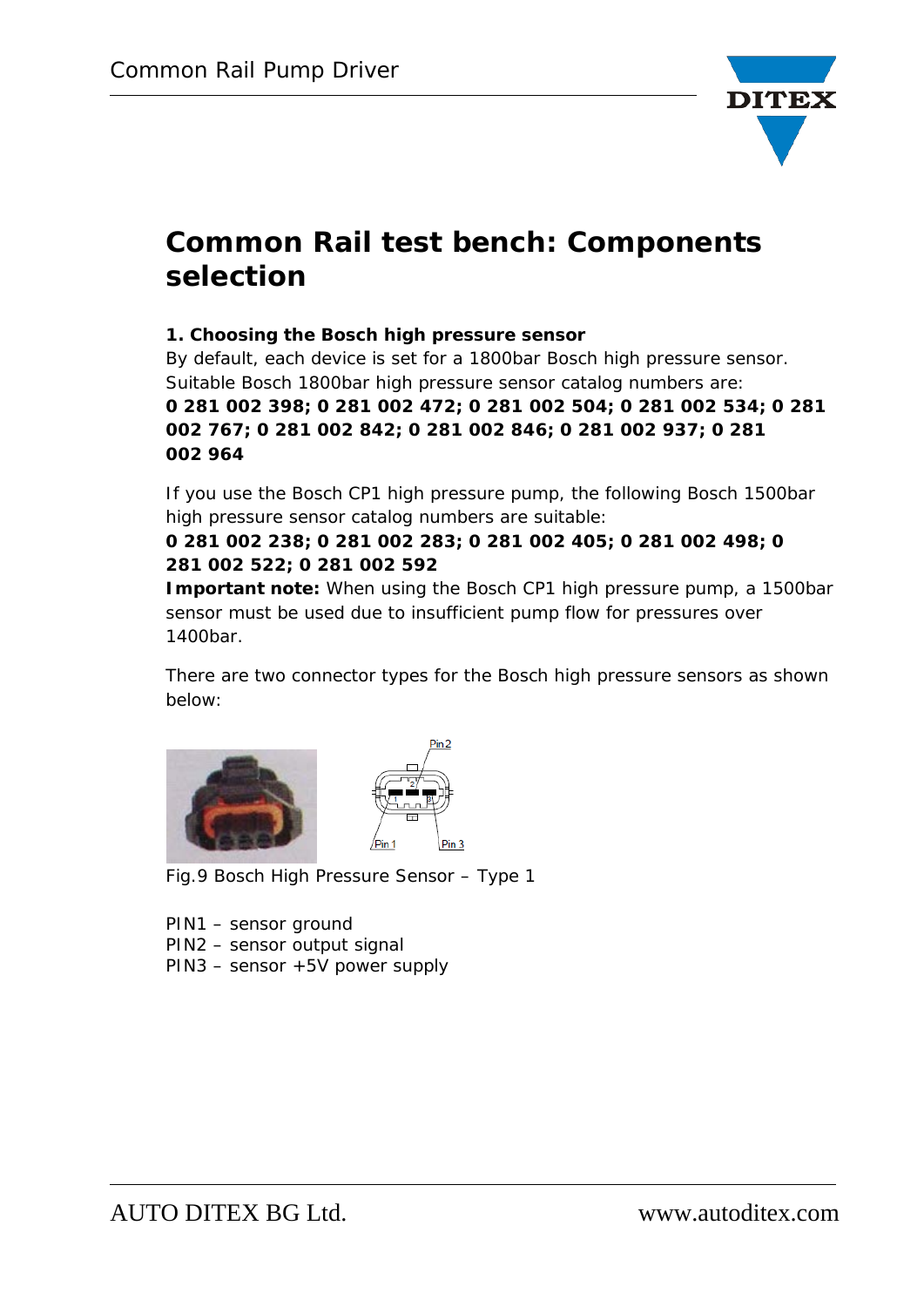



Fig.9 Bosch High Pressure Sensor – Type 2

PIN1 – sensor ground PIN2 – sensor output signal PIN3 – sensor +5V power supply

#### **Important note: It's absolutely forbidden to connect the Common Rail Pump Driver to a test bench with the Bosch CP3 high pressure pump and without a high pressure valve at the fuel rail!!!**

#### **2. Bosch Common Rail High Pressure Pump selection**

The Common Rail Pump Driver can operate with Bosch CP1 and CP3 high pressure pumps. It can also control the rail pressure valve at the fuel rail. The Bosch CP3 high pressure pump can be found in many variations, depending on the flow rate, which may provide, but for this purpose flow rate has no significant effect.

Note: When using the Bosch CP1 high pressure pump and the pressure exceeds 1200bar, significant pressure fluctuations are possible due to insufficient pump flow.

#### **4. Fuel Rail selection**

Fuel rail must be Bosch with a high pressure valve on it if the Bosch CP3 high pressure pump is used. If a Bosch CP1 high pressure pump is used, fuel rail must not have this valve installed.

#### **5. Electric motor selection**

The electric motor should be at least 2.2KW (single phase or three phase) and with 1500rpm or less!

#### **6. Selection of an additional precision manometer**

Manometer must be with at least with 1600bar range but a 2000bar is better. Contact us if you want to buy such manometer.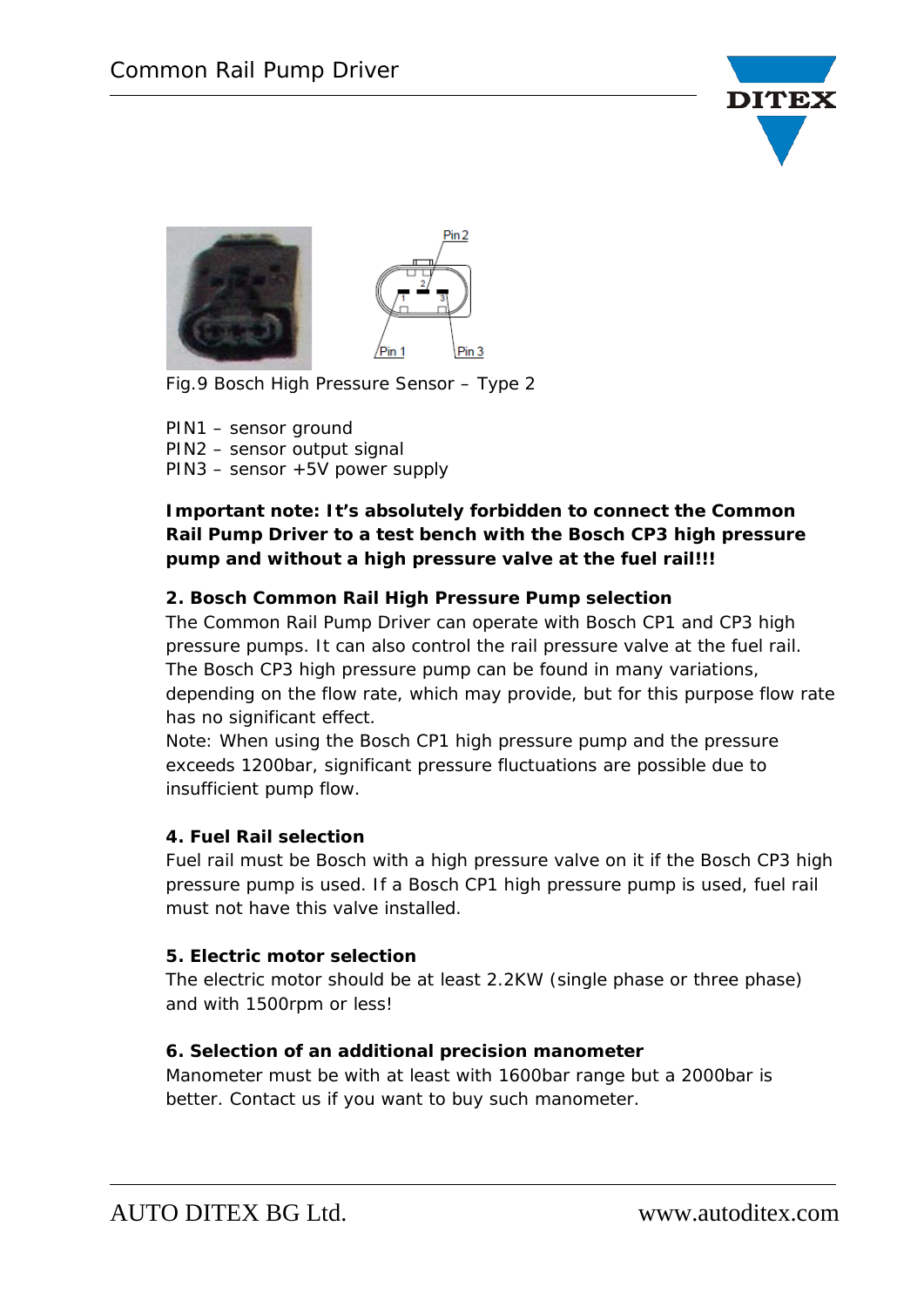

#### **7. Choice of an external power supply if a battery is not used** If you are planning to use a different power supply, it should have the following specifications:

Output voltage: 11-15V Output current: at least 6А

## **Circuit diagrams**



Fig.10 Connection of the Common Rail Pump Driver CRPD200 to a test bench with a Bosch CP1 high pressure pump and 1500bar Bosch high pressure sensor.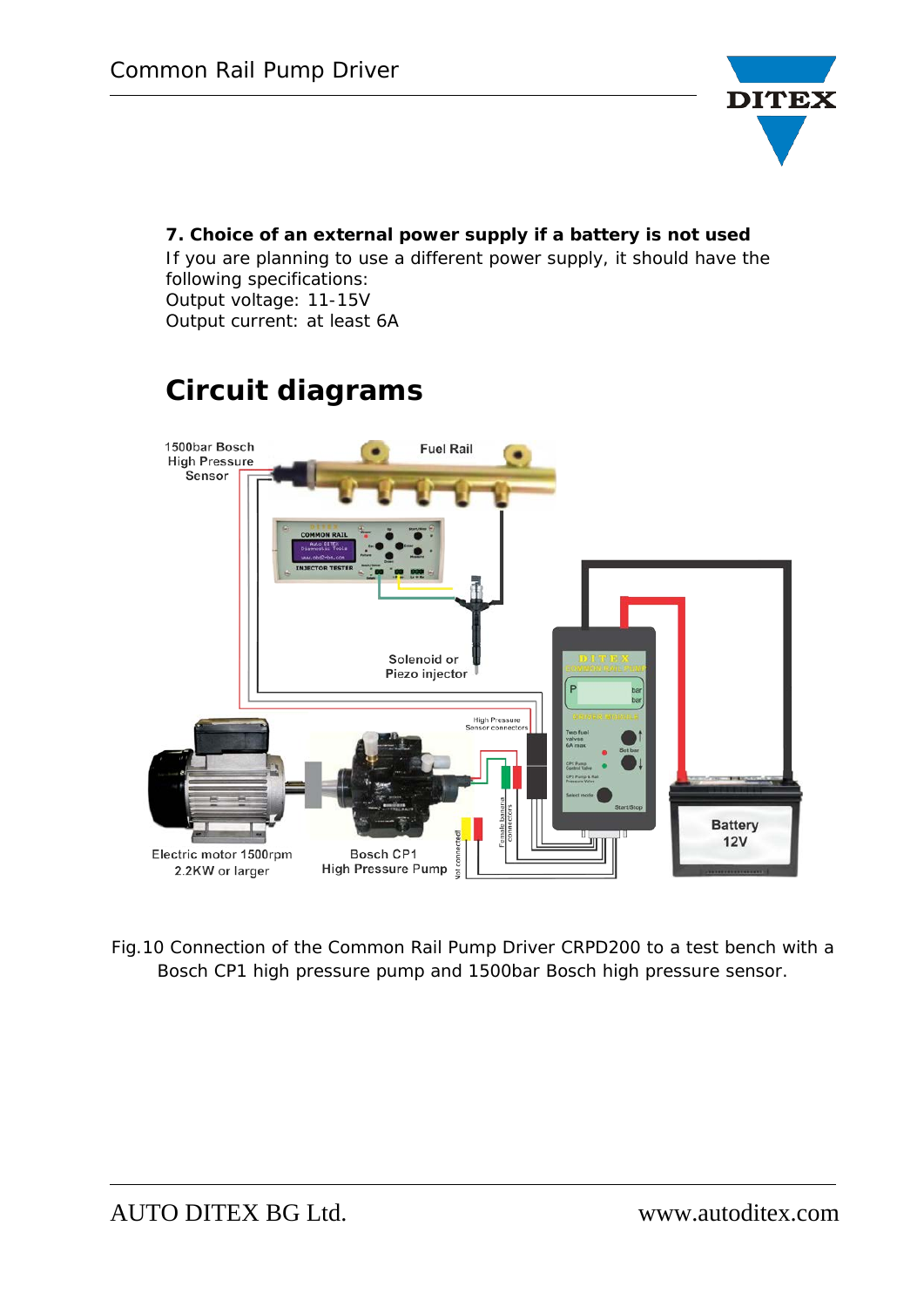



Fig.11 Connection of the Common Rail Pump Driver CRPD200 to a test bench with a Bosch CP3 high pressure pump, a rail pressure valve and 1800bar Bosch high pressure sensor.

### **How to start a test?**

- o Connect the 9 pin canon type cable (see Fig.12) to the Common Rail Pump Driver CRIT200, the pressure sensor and the valve(s).
- o Switch on the Common Rail Pump Driver CRIT200.
- o Choose the pressure sensor type from the main menu.
- **○** Select the desired\* **Pressure** by pressing the  $\uparrow$ , ↓ buttons.
- o Turn on the electric motor that drives the high pressure pump (Bosch CP1 or Bosch CP3).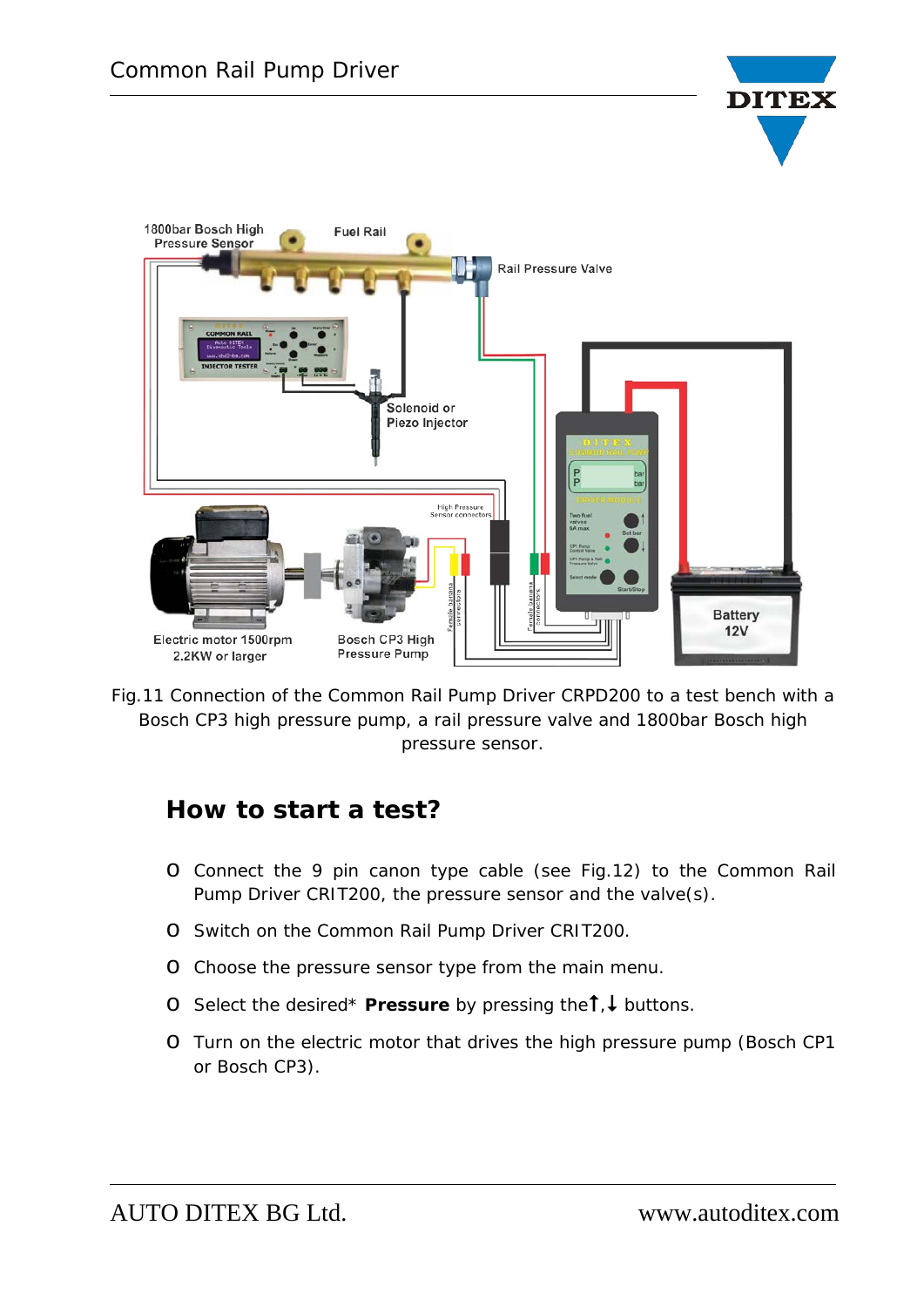

o Press the **Start/Stop** button to start test. Common Rail Pump Driver CRIT200 will start driving the solenoid valve(s).

\*Parameter value is chosen according to the current injector test data plan. Injector test data plan (injector test plan or injector calibration data) are list of test parameters unique for each injector.



### **Electrical pinout diagrams**

Fig.12 9 pin canon type cable

| <b>Common Rail Pump Driver</b>                   |                    |                           |                                     |  |  |
|--------------------------------------------------|--------------------|---------------------------|-------------------------------------|--|--|
|                                                  |                    |                           |                                     |  |  |
| <b>Electrical Pinout Diagram - Valve outputs</b> |                    |                           |                                     |  |  |
| <b>Connector</b>                                 | <b>Description</b> | <b>Where to connect</b>   | <b>Additional description</b>       |  |  |
| red banana                                       | $+12V$             | Bosch High Pressure Valve | At the fuel rail                    |  |  |
| green banana                                     | valve output       |                           | On the Bosch CP1 high pressure pump |  |  |
|                                                  |                    |                           |                                     |  |  |
| red banana                                       | $+12V$             | Bosch Fuel Metering Valve | On the Bosch CP3 high pressure pump |  |  |
| vellow banana                                    | valve output       |                           |                                     |  |  |

Fig.13 9 pin canon type cable pinout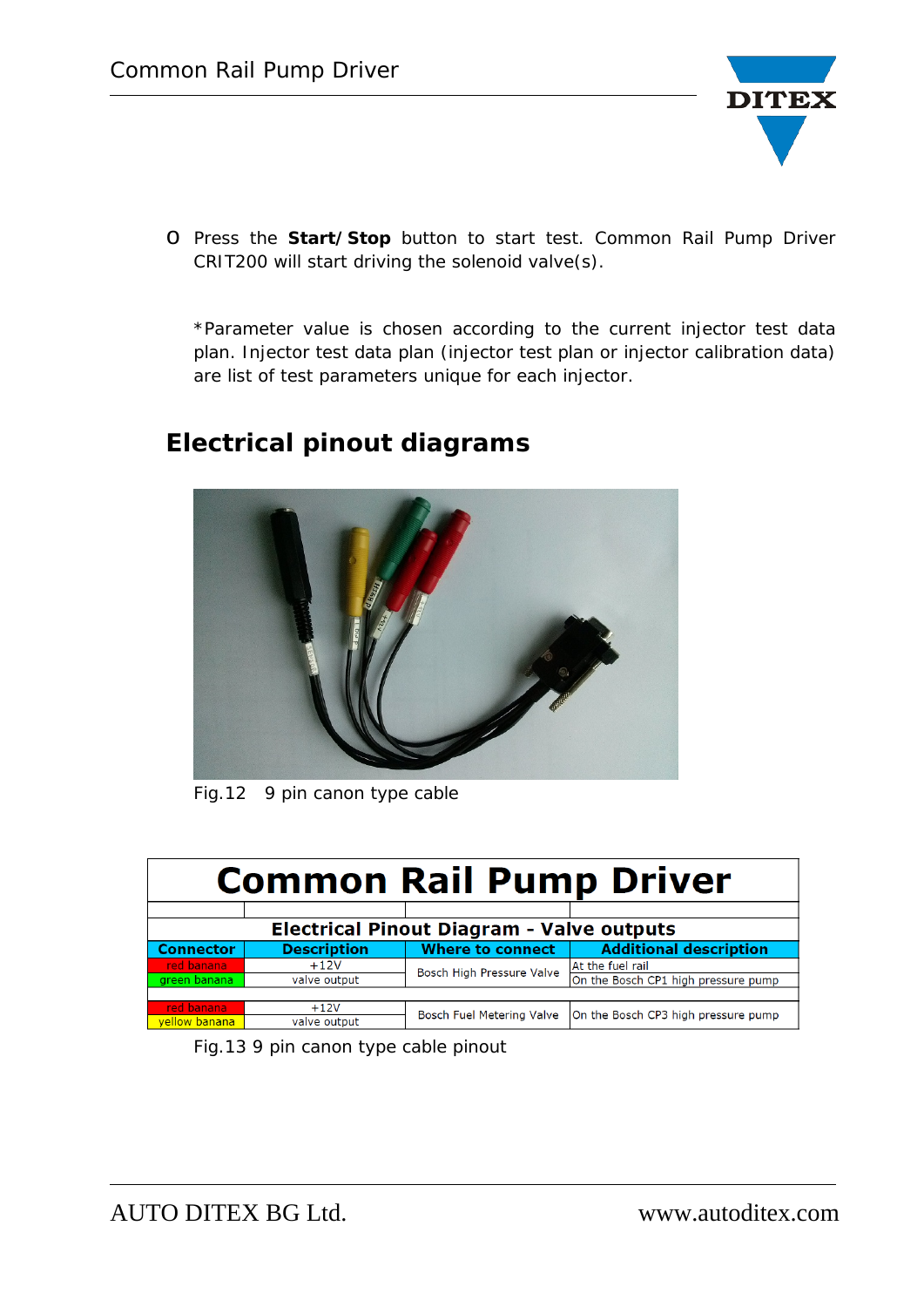

| <b>Electrical Pinout Diagram - High Pressure Sensor</b> |                          |                  |                                    |  |  |
|---------------------------------------------------------|--------------------------|------------------|------------------------------------|--|--|
| <b>Cable</b>                                            | <b>Description</b>       | Where to connect | <b>Additional description</b>      |  |  |
| black                                                   | sensor ground            | Sensor PIN1      | see photos of the sensor connector |  |  |
| grey                                                    | sensor output: 0.5÷4.5V  | Sensor PIN2      | see photos of the sensor connector |  |  |
| red.                                                    | sensor power supply: +5V | Sensor PIN3      | see photos of the sensor connector |  |  |

Fig.14 Connection of the Bosch High Pressure Sensor

### **Definition of terms**

#### **Frequency**

Frequency is the number of occurrences of a repeating event per unit time. Usually the frequency is marked with F as the measurement unit is Hertz (Hz). Frequency of 1 Hz means, that the event occurs once per second.

In the practice the device used for frequency measurement is the oscilloscope. It measures the period and not the frequency directly.



Interval of time in which some event repeats is called period. In the SI system the period is marked with T and it is measured in seconds [s]. The period T is inversely proportional to the frequency and the formula for calculation is  $T = 1 / f$ .

#### **High Pressure Sensor and Rail pressure**

In Common Rail system rail pressure varies between 200bar and over 3000bar on the newest systems. In third-generation common rail diesels now feature piezoelectric injectors for increased precision, with fuel pressures up to 3000 bar (300MPa). Rail pressure is measured in **bar** or in **MPa**. 1MPa=10bar